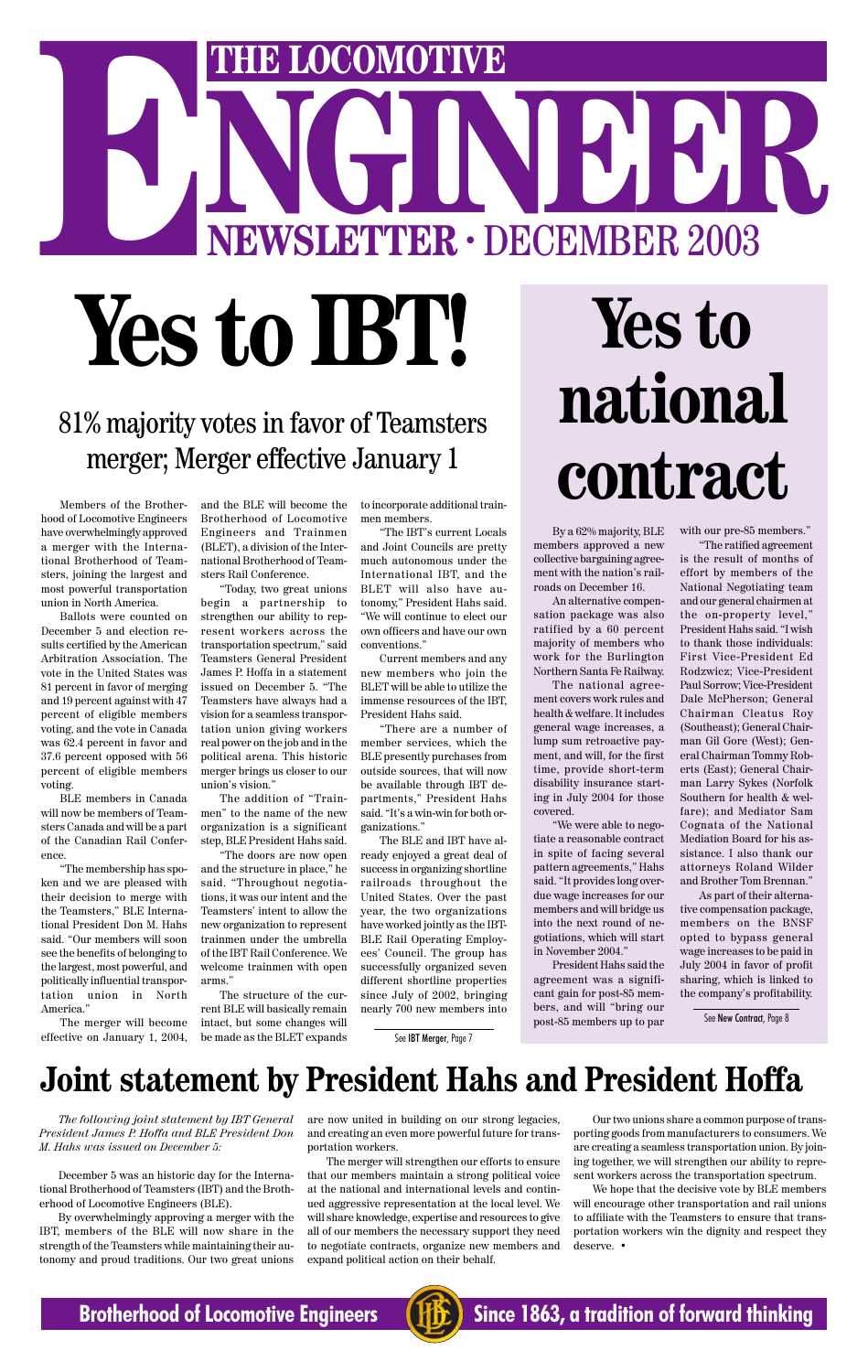# **PASSENGER NEWS BRIEFS**

### Amtrak sets record for yearly ridership

More than 24 million passengers traveled on Amtrak in Fiscal Year 2003, which ended September 30, the highest annual ridership ever experienced by the nation's intercity passenger rail service in its 32 year history.

Despite a number of adverse conditions this year, including a lagging economy that has hurt the travel industry overall, the Iraq war, the Presidents' Day blizzard, the Northeast blackout and Hurricane Isabel, Amtrak's ridership topped the previous record of 23.5 million passengers set in 2001 and was 2.7 percent better than last year's result of 23.4 million.

Long-distance trains showed substantial improvement over last year, with those in the Eastern region of the country improving ridership by 3.8 percent and those in the Western region improving by 6.6 percent. The most substantial increases were experienced by the Pennsylvanian (up 64%) due mostly to a change in routing; the Texas Eagle (up 20%); the Silver Meteor (up 15.2%); and the City of New Orleans (up 14.5%).

Amtrak attributed the overall positive results largely to its "back-to-basics" approach to winning over passengers, begun earlier this year.

Ridership on shorter distance routes in the West increased by 11.7 percent over last year.

(*From Amtrak.com*.) •

### SEPTA budget cuts derail holiday train

Think of this as Christmas trimming, SEPTA-style.

'Tis nearly the season for the Magical Holiday Railroad to be making its run around the lobby of the transit agency's Center City headquarters in Philadelphia. In what is widely regarded as one of the most elaborate G-scale displays in the country, 10 model trains tootle along 1,000 feet of track, past snowy mountains 15 feet tall, twinkling pines, miniature Philadelphia landmarks, and hordes of life-size gawkers.

Or used to. This year, the whole kit and caboose will be sitting out the holidays in the Grinch's attic.

crunched SEPTA: \$40,000. A SEPTA spokesman said \$40,000 "is the cost of paying a bus driver for a year."

The five-year-old Magical Holiday display is the latest sacrifice to SEPTA's fiscal 2004 deficit, which has been whittled since spring from \$54 million to a still-formidable \$26 million. To forestall fare hikes and severe service reductions on real trains and buses, the agency has scavenged for economies, from halving tuition reimbursement for employees to shrinking cleaning crews at Center City stations.

The savings for budget-*Inquirer*.) •

The ax had hung over the little railroad since summer, as SEPTA searched for a corporate Santa to sponsor it. None came forward.

(*From the Philadelphia*

**BOYCOTTS** 



House and Senate bargainers have agreed to give Amtrak \$1.22 billion for the new year, close to what railroad officials say they need to keep trains running and maintenance projects on track.

The money was to be included in a compromise \$90 billion measure for transportation programs, the Treasury Department and several smaller agencies for the federal budget year that began Oct. 1.

That measure also will clear the way for a 2.2 percent pay raise for members of Congress, bringing their salaries to more than \$158,000 a year.

Officials of Amtrak had initially said they needed \$1.8 billion this year to retain existing levels of service. President Bush proposed \$900 million, an amount the House approved.

After the Senate voted to provide \$1.35 billion, Amtrak President David Gunn wrote lawmakers that anything less would "seriously jeopardize the availability of service and continued operation of the national system."

The final compromise between the two Republican-run chambers underlined the clout wielded by Amtrak supporters. Though its busiest line runs from Boston and Washington, Amtrak serves 500 communities in 46 states.

### MBTA to proceed with fare hikes

Following a unanimous vote by its Board of Directors, MBTA will increase bus, subway, commuter rail, and boat fares by an average of 25 percent beginning in January.

In a last-minute gesture, the board also promised not to hike fares again for at least two years. An MBTA official said the fare hikes will raise an estimated \$49.1 million in additional revenue annually and were necessary to maintain existing service.

(*From the Boston Globe*.) •

A 17-year employee of the Long Island Rail Road was struck and killed by an eastbound train outside Copiague on October 20 while working on the tracks.

Joseph Boyd, 41, of Babylon, was an electric traction employee who worked as a flagman alerting his fellow crew members to oncoming trains. His crew was about to start work on the third rail on the tracks east of the Copiague station when he was accidentally struck. He was a member of IBEW Local 589. *(From Newsday.)* •



#### **BUILDING MATERIALS & TOOLS**

#### JET EQUIPMENT & TOOLS, INC.

........

Auburn, Wash., distributor of "JET" brand metal- and woodworking power and hand tools for home and commercial use International Brotherhood of Teamsters

#### **ENTERTAINMENT & RECREATION**

BIG LEAGUE THEATRICALS ROAD COMPANY Performing the "The Music Man"and "Miss Saigon" Actors' Equity Assn./American Federation of Musicians BLACK ENTERTAINMENT TELEVISION

#### MT. OLIVE PICKLE CO.

Pickles and relishes sold under the Mt. Olive and other labels, including the Food Lion and Harris Teeter supermarket "house" labels

Farm Labor Organizing Committee

#### PICTSWEET MUSHROOM FARM

Fresh mushrooms and frozen vegetables

with the Pictsweet label

United Farm Workers of America

#### **TRANSPORTATION & TRAVEL**

ADAM'S MARK HOTEL Hotel in Buffalo, NY

International Union of Operating Engineers

BEST WESTERN-GROSVENOR RESORT Hotel in Lake Buena Vista, Fla.; located at Disney World, but separately owned and operated

Hotel Employees & Restaurant Employees International Union

FOUR POINTS BY SHERATON Hotel in Waterbury, Conn.

Hotel Employees & Restaurant Employees International Union

#### GRAND HOTEL MINNEAPOLIS Hotel in Minneapolis owned and operated

- by the Wirth Companies
- Hotel Employees & Restaurant Employees International Union

#### HOLIDAY INN SUNSPREE HOTEL Hotel in Kapaa, Hawaii



BET cable television, Action pay-per-view, Bet on Jazz International Brotherhood of Electrical Workers

ECHOSTAR DISH NETWORK

Satellite Television Service

Communications Workers of America

#### **FOOD & BEVERAGES**

ALGOOD FOODS Reeses Peanut Butter

International Brotherhood of Teamsters

### DARIGOLD/WEST FARM FOODS

Milk, cheese, dairy products

International Brotherhood of Teamsters

DIAMOND WALNUT CO.

Diamond brand canned and bagged walnuts and walnut nieces.

UNION LABEL AND SERVICE

International Brotherhood of Teamsters

International Longshore & Warehouse Union

#### NEW OTANI HOTEL & GARDEN

- Hotel in downtown Los Angeles
- Hotel Employees & Restaurant Employees International Union

#### **OTHERS**

 $a = 0.00000$ 

- CF&I STEEL and OREGON STEEL MILLS, INC.
- Steel, including rod, bar, rail, pipe and steel plate
- United Steelworkers of America
- R.J. REYNOLDS TOBACCO CO.
- Cigarettes: Best Value, Camel, Century, Doral, Eclipse,
- Magna, Monarch, More, Now, Salem, Sterling, Vantage,
- and Winston; plus all Moonlight Tobacco products

TRADES DEPARTMENT, AFL-CIO

Bakery, Confectionery, Tobacco Workers & Grain Millers International Union

### Fatality at LIRR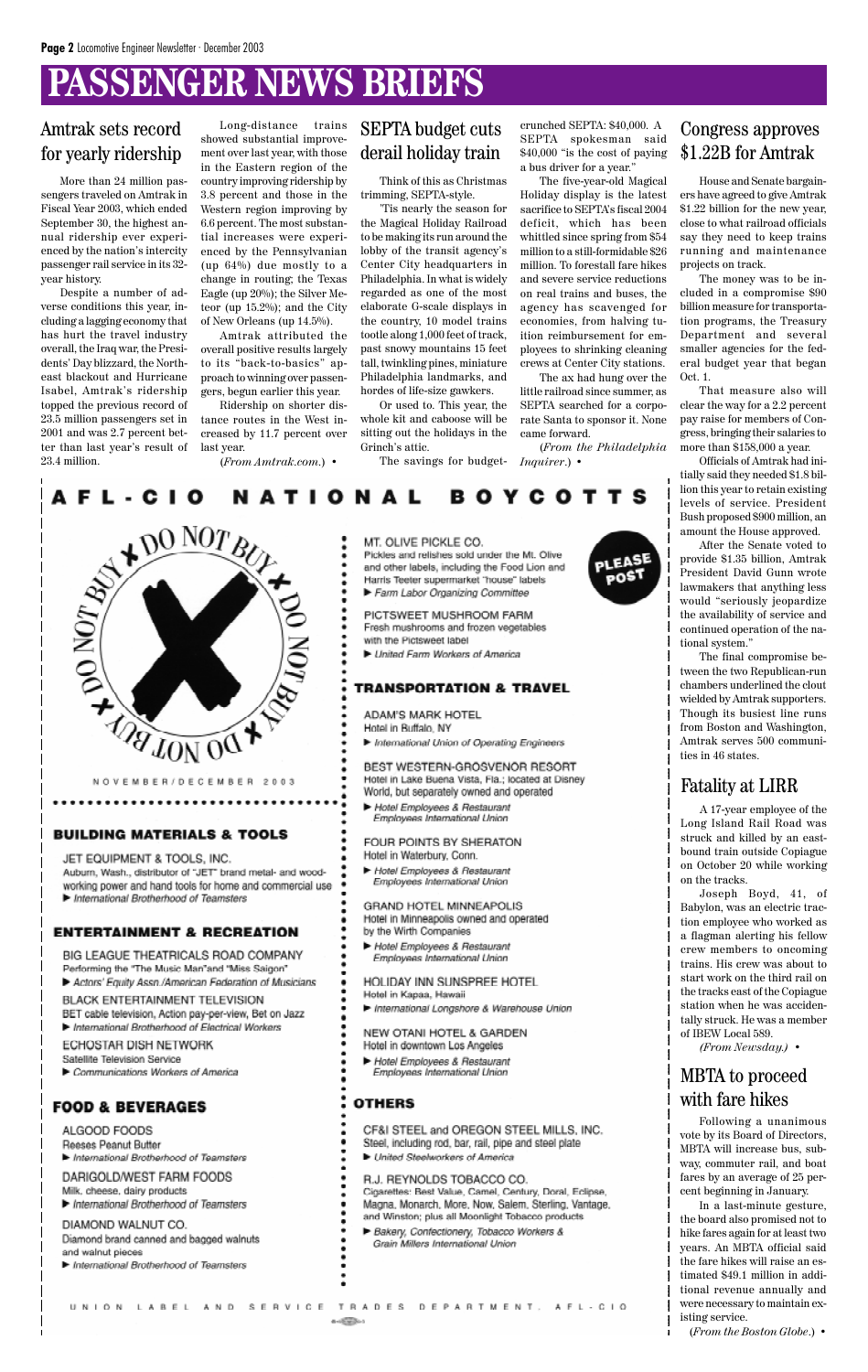# **B** NBV

## Burlington Northern Santa Fe Canadian National Railway



### Union Pacific Corp.



aaaaaaaaaaaaaaaaaaaaaaaaaaaaaaaaaaaaaaaaaaaaaaaaaaaaaaaaaaaaaaaaaaaaaaaaaaaaaaaaaaaaaaa

aaaaaaaaaaaaaaaaaaaaaaaaaaaaaaaaaaaaaaaaaaaaaaaaaaaaaaaaaaaaaaaaaaaaaaaaaaaaaaaaaaaaaaa

Operating expenses of \$1.97 billion were \$76 million, or 4 percent, higher than the same period in 2002. Increases in operating expense were primarily driven by a \$45 million, or 21 percent, increase in fuel expense compared with  $\,$  with 67.8 per cent for the comparable quarter of 2002. the third quarter of 2002. BNSF's operating ratio was 81.8 percent compared to 81.6 percent for the same period in the prior year. •

Burlington Northern Santa Fe Railway posted a third-quarter profit of \$203 million, up from \$192 million for the period ended Sept. 30 last year. The higher profit was attribtued to increased truckload shipments, increased agricultural shipments, and some rate increases.

Freight revenues for the third quarter increased \$83 million to a record \$2.37 billion compared with 2002 third-quarincluded increased fuel surcharges of \$22 million compared with the prior year. Consumer Products revenues increased

\$48 million to a record \$929 million, reflecting continued growth in the international, truckload and perishables sectors. Coal revenues decreased \$24 million to \$511 million

ter revenues of \$2.28 billion. Third-quarter freight revenues [ enues of \$1,413 million were six per cent lower than the year-earlier period, Operating income for the quarter declined six per cent to \$454 million. Revreflecting the significant strengthening of the Canadian dollar, continued weakness in coal shipments and a slowdown in the automotive sector. Operating expenses declined six per cent to \$959 million, due to the translation impact of the stronger Canadian dollar on U.S. dollar-denominated expenses, and lower expenses for purchased services and material, and equipment rents. Partly offsetting the decrease were higher casualty and other expenses.

Canadian National posted a net income for thirdquarter 2003 of \$294 million, an increase of \$34 million over net income of \$268 million in the comparable quarter of 2002 (all figures Canadian dollars).

Operating expenses were \$696 million in the quarter, up marginally over the same period of 2002, including the beneficial impact of foreign exchange. CPR's operating income was \$209 million, down 7 percent from the same quarter last year. Its operating ratio was 76.9 per cent, compared with 75.6 per cent in the same quarter of 2002. •



Improved results reflect increased intermodal revenue, recovery in Canadian grain shipments, solid cost control, and favorable tax adjustments of \$30 million

The company's operating ratio for the quarter was 67.9 per cent compared

aaaaaaaaaaaaaaaaaaaaaaaaaaaaaaaaaaaaaaaaaaaaaaaaaaaaaaaaaaaaaaaaaaaaaaaaaaaaaaaaaaaaaaa aaaaaaaaaaaaaaaaaaaaaaaaaaaaaaa aaaaaaaaaaaaaa aaaaaaaaaaaaaaaa aaaaaaaaaaa aaaaaaaaaaaaaaaaaaaaa Revenue fell to \$1.88 billion from \$2.06 billion a year earlier. Surface Transportation revenue, which includes CSX's rail and intermodal units, was \$1.82 billion, up two percent from a year ago. Revenue and volume improved in all of the company's merchandise markets. Coal, auto and intermodal revenues were basically flat on a year-over-year basis. Total CSX revenues for the quarter were \$1.88 billion versus \$2.06 billion last year. The decline in Surface Transportation operating income essentially resulted from an overall lack of network fluidity, which drove increased equipment, employee, fuel and related service costs.

Net income for the first nine months of 2003 was \$790 million compared with net income of \$778 million for the same period of 2002. •

## Canadian Pacific Railway CSX Transportation



Canadian Pacific Railway reported a 45

percent increase in net income to \$95 million in the third quarter of 2003, compared with \$65 million in the same period last year (all figures in Canadian dollars).

Total revenues were \$904 million in the third quarter of 2003, compared with \$917 million in third-quarter 2002. Without the impact of foreign exchange, freight revenue would have grown by 5 per cent.

Grain revenue increased \$15 million, reflecting strong U.S. volumes and movement of a substantially larger Canadian crop. Intermodal revenue increased \$6 million, driven by solid West Coast imports. Sulphur and fertilizer revenues were up \$5 million, reflecting strong exports of sulphur and potash

KCS's third quarter operating ratio was 87.5 percent compared with 94.3 unchanged at 80.5 percent compared with the same period of 2002. For the first Operating expenses for the quarter remained unchanged at \$1.29 billion compared to third quarter 2002. For the quarter, the railway operating ratio remained nine months, the operating ratio rose from 81.4 percent to 82.5 percent.

CSX reported a net loss of \$103 million compared with net income of \$127 million a year earlier. The latest results included a \$145 million charge from a change in the company's estimate for injury liabilities as well as a charge of \$67 million for settlement of disputes related to the 1999 sale of the

company's international container-shipping assets. Excluding these items, CSX said it earned \$109 million compared with \$127 million a year earlier.

The railroad's operating ratio increased to 80.0 percent, an increase over the third quarter of 2002 (78.3 percent). UP's year-to-date operating ratio was 82.0 percent, up from the first nine months of 2002 (79.7 percent). •

The railroad's third quarter 2003 operating ration balloned to 88.3 percent, up from 87.3 percent in third quarter of 2002. •

### Kansas City Southern Norfolk Southern



Kansas City Southern reported net income of \$4.3 million for the third quarter of 2003, compared to net income of \$10.6 million for the third quarter of 2002. Consolidated revenues for the third quarter of 2003 were \$146.3 million, compared to \$138.9 million for the comparable 2002 period, a 5 percen increase. Operating income more than doubled to \$14.9 million compared to \$6.2 million during

the third quarter last year. Consolidated KCS results were negatively affected by lower earnings from Grupo Transportacion Ferroviaria Mexicana, S.A. de C.V. (Grupo TFM) and a reduction in other income.

KCS's equity earnings from Grupo TFM for the first nine months of 2003, decreased by approximately \$21.4 million, in part caused by a period to period reduction of \$18.4 million related to deferred tax benefits recorded by Grupo TFM. Also affecting the nine-month period was a \$9.0 million decrease in Grupo TFM revenues and an \$11.6 million increase in fuel costs.

percent for the comparable 2002 period. •

Norfolk Southported third-



quarter net income of \$137 million compared with net income of \$126 million in the third quarter of 2002. Third-quarter railway operating revenues of \$1.60 billion were even with third quarter 2002.

Intermodal revenues in 2003 set a third-quarter record at \$315 million and also a record for the first nine months, increasing to \$904 million compared to the same period a year earlier. Coal revenues improved slightly to \$372 million. Third-quarter general merchandise revenues declined one percent to \$911 million compared to the same period of 2002. Automotive revenues decreased 11 percent, primarily due to slowed manufacturing and model changeovers, while agricultural, paper and forest products and chemicals reported increases.

Union Pacific said its third quarter earnings fell 27 percent and acknowledged congestion bottlenecks, primarily on the West Coast.

Profits dropped to \$317 million in the 2003 third quarter compared to profits of \$437 million in the 2002 third quarter. However, UP noted that 2002 third quarter profits were inflated by a major real estate sale and a large tax settlement. Fuel costs

were up \$50 million in the most recent quarter.

UP Chairman Dick Davidson told the Fort Worth Star Telegram that UP was too slow in replacing approximately 2,000 workers who retired or quit this year, leaving it short of train crews throughout parts of the system. The result was \$15 million to \$20 million in extra costs during the third quarter, Davidson said, primarily to pay extra for recalled train crews and also late charges to customers. He told the newspaper that UP planned to hire at least 1,000 train-crew workers by the end of this year and up to 2,000 more by the end of 2004.

For the third quarter, UP reported operating income of \$592 million com-

pared to \$619 million for the same period in 2002. Revenue was a record \$3.0 billion, up 4 percent versus 2002.

"As in the first half of the year, fuel prices continued to be a drain on earnings, adding nearly \$50 million to third quarter expenses," said Davidson in news release. "On the plus side, however, we achieved record revenue of nearly \$3 billion — a four percent increase over last year."

Overall, third quarter commodity revenue was up 4 percent with three groups — Agricultural, Industrial Products and Energy — all achieving best ever quarterly revenue. Results as follows: Agricultural up 10 percent; Industrial Products up 7 percent; Energy up 6 percent; Chemicals and Intermodal were flat; and Automotive down 3 percent.

Earnings for Union Pacific's trucking company, Overnite Corp., fell 67 percent to 6 cents a share, from 18 cents a share in the third quarter last year.

For its first nine months, Union Pacific had net income of \$1.03 billion, a 7 percent increase from the \$963 million for the same period a year ago.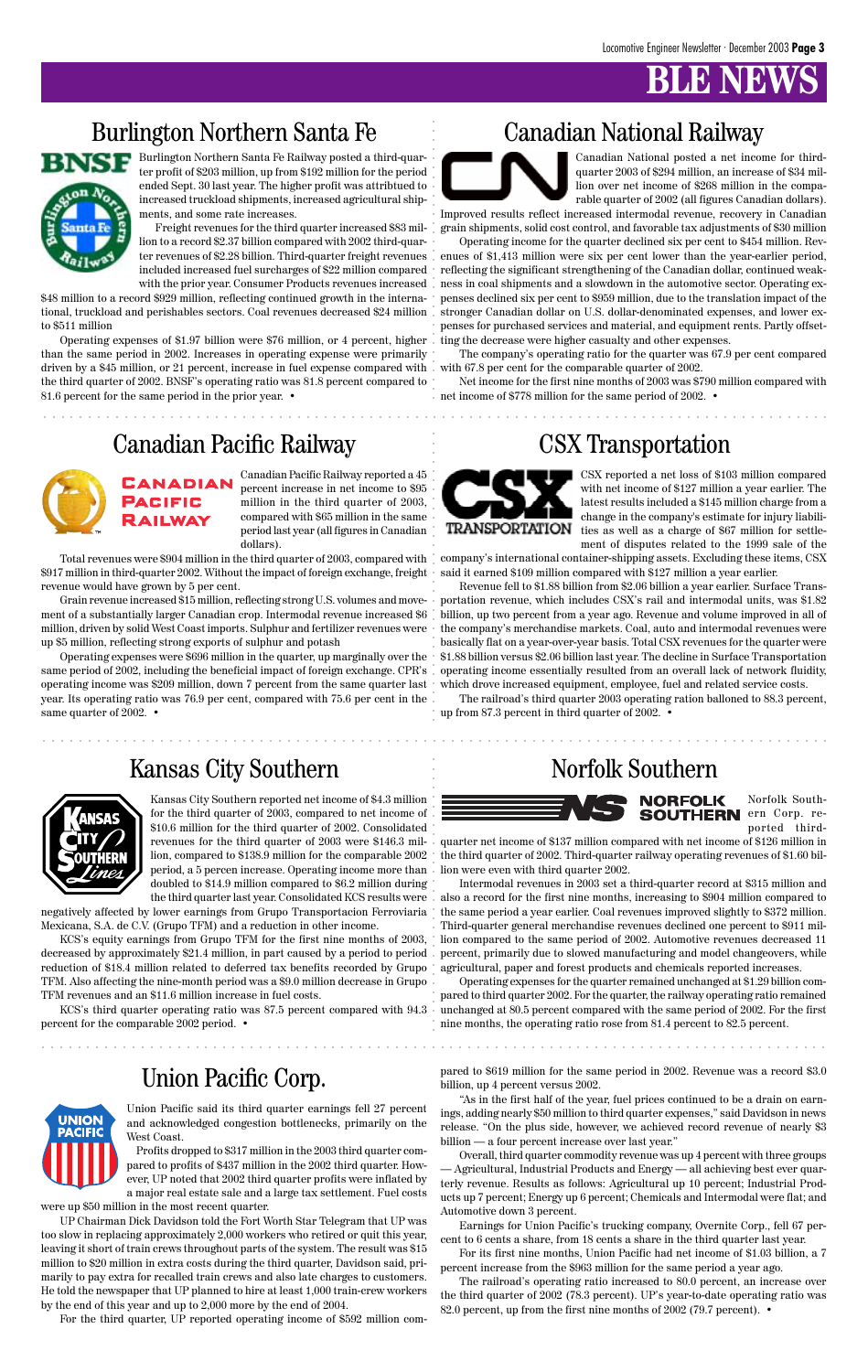A total of 10 AFL-CIO State Federations have enacted remote control safety resolutions as this issue of the *Locomotive Enginer Newsletter* goes to press, the latest being Wisconsin and Georgia.

#### **Wisconsin**

The Wisconsin AFL-CIO adoped a resolution calling for the State of Wisconsin and the Federal Railroad Administration (FRA) to end the use of unregulated remote control locomotive operations within the state.

The Wisconsin AFL-CIO passed the resolution on October 23. It states, in part, that, "employees with as little as two weeks of training" as remote operators are controlling the movement of hazardous materials in "close proximity to our homes, schools, places of work, and hospitals."

Wisconsin AFL-CIO President David Newby said, "The Wisconsin AFL-CIO totally supports the Brotherhood of Locomotive Engineers in their campaign to seek the end of the unregulated use of remote control locomotives."

#### **Georgia**

In late October, the Georgia State AFL-CIO unanimously passed a remote control safety resolution at its 47th annual convention in Savannah, Ga.

The resolution was submitted by Brother Raymond Taylor, Chairman of the BLE Georgia State Legislative Board.

As a result of the resolution, Georgia State AFL-CIO President Charlie Key sent a letter to FRA Administrator Allan Rutter, which read in part, "In addition to normal safety concerns of having an unstaffed multi-ton vehicle moving through traffic and rail yards, a major concern is that such vehicle can more easily become the target of a terrorist." Also at the convention, Brother Taylor was re-elected to the office of Vice-President, 4th District, of the Georgia State AFL-CIO.

#### **10 State Feds**

In addition to Wisconsin and Georgia, eight other AFL-CIO state federations have passed remote control resolutions. They are: Arizona, Texas, Michigan, Nevada, North Carolina, Missouri, North Dakota and Nebraska.

As this issue of the *Locomotive Engineer Newsletter* goes to press, 44 communities have enacted remote control safety resolutions, each calling for improved safety regulations to govern the operation of remote control locomotives.

The most recent are: Allen Park, Mich.; Berwyn, Ill.; Irvington, Ill.; Melvindale, Mich.; Redford Township, Mich.; River Rouge, Mich.; St. Louis, Mo.; and Wamac, Ill. In all, 33 cities and 11 counties have enacted remote control safety resolutions.

#### Allen Park, Mich.

The Allen Park resolution asks the Federal Railroad Administration (FRA) to conduct a review of the safety of the technology.

#### Berwyn, Ill.

The Berwyn resolution, passed on August 12, bans the use of remote control within the city limits. BLE Division 32 (Berwyn, Ill.) member John Parypinski was instrumental in the passage of this resolution.

#### Irvington, Ill.

The resolution, passed by the Village President and Board of Trustees of Irvington, asks the FRA to develop

comprehensive regulations for the use of remote control locomotives.

BLE Illinois State Legislative Board Chairman C.E. Way thanked BLE Division 24 (Centralia, Ill.) Legislative Representative Brad Pearson for his work on the resolution. Chairman Way also thanked William Irwin, Village Clerk of Irvington, and Mike Gaison, Village President, for their help.

#### Melvindale, Mich.

On November 5, the Melvindale City Council unanimously passed a resolution calling for the FRA to conduct a review of the safety of remote control.

Michigan State Legislative Board Chairman Greg Powell thanked the following people for their assistance in the passage of the Melvindale resolution: Brother Frank Battaglia, Legislative Representative of BLE Division 1 (Detroit); Ray Hernandez, Legislative Representative of BLE Division 831 (Detroit); the BLE members who were involved; and the Melvindale Mayor, City Council and Fire Chief.

#### Redford Township, Mich.

On November 11, the Township of Redford's Council unanimously passed a remote control safety resolution.

Chairman Powell thanked Brother Battaglia for his work in getting the Redford Township resolution passed. In addition to Battaglia, he thanked the other Legislative Representatives and members in the area for their work. He also thanked Kevin Kelly, the Township Supervisor, and the members of the Township Council for their efforts.

#### River Rouge, Mich.

The resolution, which unanimously passed on November 5, calls on the Federal Railroad Administration to conduct a review of the safety of remote control operations.

Greg Powell, Chairman of the BLE's Michigan State Legislative Board, thanked Brother Frank Battaglia, Legislative Representative of BLE Division 1 (Detroit), and Dan Cook III, a member of Division 1, and all the members of Division 1, for working to get the resolution approved. Chairman Powell also thanked the Mayor of River Rouge and the City Council for supporting this measure.

#### Wamac, Ill.

The resolution passed by Wamac, Ill., calls upon the FRA to develop comprehensive regulations for the use of remote control trains.

The effort to pass the resolution was spearheaded by Brad Pearson, Legislative Representative of BLE Division 24 (Centralia, Ill.). BLE Illinois State Legislative Board Chairman C. Edward Way commended Brother Pearson for his efforts. He also thanked Wamac Mayor Edward McGee and City Clerk Marian Suhl.

The resolution stated that the city of Wamac took action to ensure the public safety of its citizens, and seeks to prohibit railroads from using remote control locomotives to transport hazardous materials.

#### St. Louis, Mo.

The Board of Aldermen in St. Louis, Mo., approved a remote control safety resolution on October 15. The Aldermen cited the amount of hazardous materials moving through their city as one of the reasons that they adopted the resolution. The resolution asks the FRA to review their policies regarding remote control operations.

Missouri State Legislative Board Chairman Mickey Gage presented the BLE's position on remote control locomotives to the Alderman. He was assisted by David Grimes, local chairman of BLE Division 42 (St. Louis). Chairman Gage's daughter, Sarah, also assisted with the presentation.

#### Total

The 33 U.S. cities with remote control safety resolutions are: Baton Rouge, La.; Detroit, Mich.; Shreveport, La.; Marysville, Mich.; Boston, Mass.; Cleveland, Ohio; Pine Bluff, Ark.; North Little Rock, Ark.; Beardstown, Ill.; Bakersfield, Calif.; Woodbridge, N.J.; Maple Heights, Ohio; Alliance, Neb.; Evansville, Ind.; Dupo, Ill.; Durand, Mich; Flat Rock, Mich.; Woodhaven, Mich; Flint, Mich.; Sparks, Nev.; Commerce, Calif.; Clinton, Iowa; Montebello, Calif.; Saginaw, Mich.; Mankato, Minn.; Wamac, Ill.; St. Louis, Mo.; River Rouge, Mich.; Melvindale, Mich.; Redford Township, Mich.; Irvington, Ill.; Berwyn, Ill.; and Allen Park, Mich. Also, 11 counties have passed similar remote control resolutions. They are: Douglas County, Wisc.; West Baton Rouge Parish, La.; Point Coupee Parish, La.; Cuyahoga County, Ohio; Huron County, Ohio; Erie County, Ohio; Whitley County, Ky.; Unicoi County, Tenn.; Contra Costa County, Calif.; Knox County, Tenn.; and Clinton, County, Iowa.

#### On the Internet

For a complete list of all state, county and AFL-CIO resolutions, visit the BLE website at:

http://www.ble.org/remotecontrol •

### 44 different communities enact remote control safety resolutions

### **10th AFL-CIO State Federation enacts RCO safety resolution**

#### Wisconsin, Georgia pass resolutions in October

# **Remote control fatality in San Antonio heightens worker safety concerns**

On December 7, a 37-year-old employee in San Antonio was struck and killed by one of the two remote control locomotives he was operating.

This tragedy comes despite persistent warnings about the potential dangers of remote control technology and lack of training to operate the technology in the United States from the Brotherhood of Locomotive Engineers.

"We extend our heartfelt sympathy to Brother Herstine's family and friends," said Don Hahs, International President of the BLE. "Jody Herstine had been a switchman at Union Pacific for only five years. Our hearts go out to his grieving wife, Sara, and two children.

"While the National Transportation Safety Board will determine the specific causes of this accident, we hope that the Federal Railroad Administration (FRA) and rail companies will heed our concerns before another tragedy occurs," he added.

The fatality came two days after an overwhelming majority of BLE members voted to merge with the International Brotherhood of Teamsters.

"This senseless death underscores the need for enforceable regulations to be adopted by the FRA to make remote control operations safer," said James P. Hoffa, General President of the International Brotherhood of Teamsters. "What we have here is 21st Century technology used on a 19th Century infrastructure and 20th Century locomotives which carry tons of explosive and hazardous materials through our communities. One life lost, is one too many."

So far, 44 cities and counties across the United States have passed resolutions calling on the Federal Railroad Administration to adopt enforceable regulations to make remote control operations safer. •

# **Push for remote control safety continues**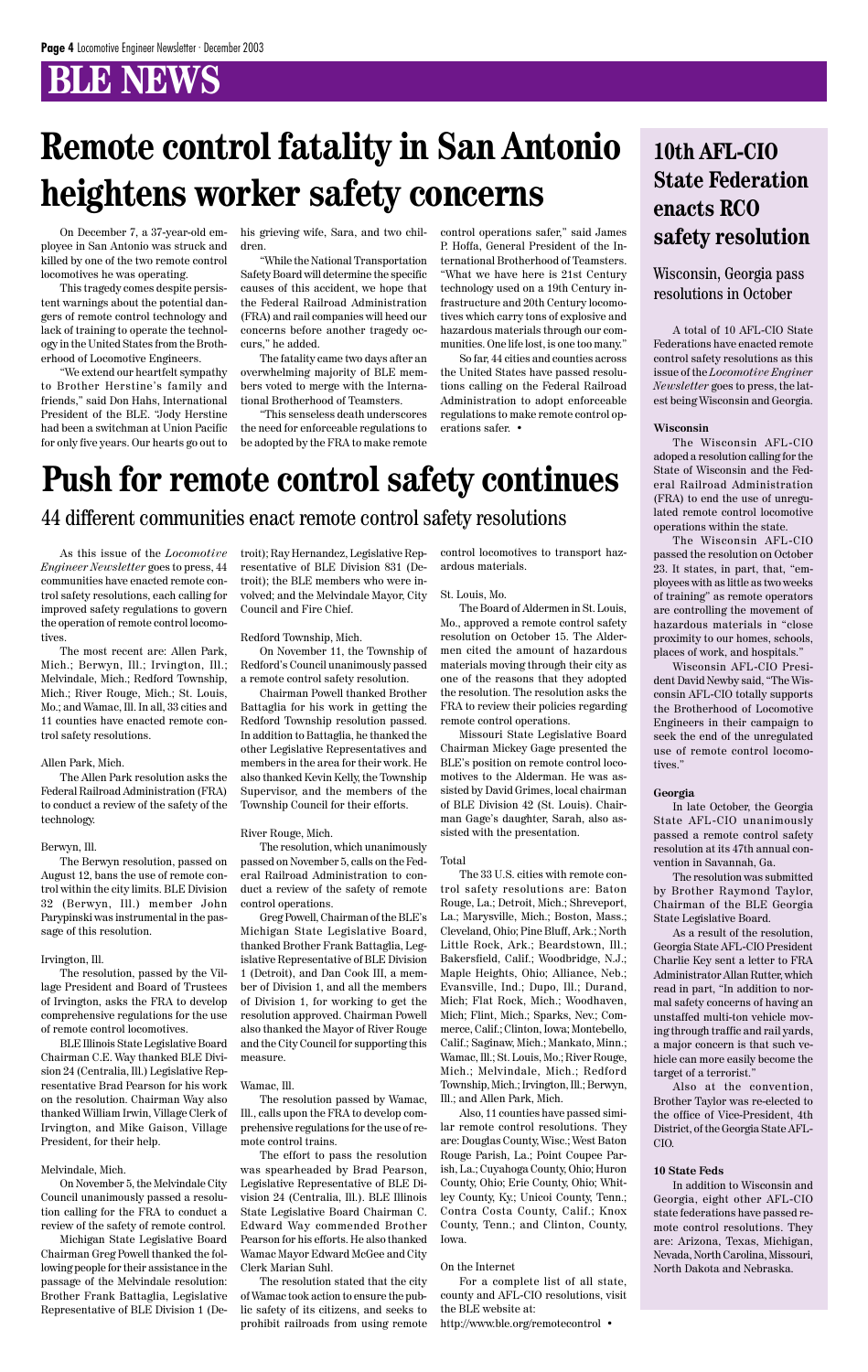The Brotherhood of Locomotive Engineers has reached a landmark contract agreement with the Texas-Mexican Railway that allows for the safe implementation of remote control operations and provides major pay raises.

"It's a good agreement," said BLE Tex-Mex General Chairman George Leyendecker. "There's nothing like it in the land."

The agreement, ratified by an 81 percent majority of workers, gives remote control assignments to both locomotive engineers and conductors. Job protections are written into the contract for both crafts, assuring that no current employees will lose their jobs or be furloughed due to remote control implementation.

"Not only did we reach an agreement with management regarding the implementation of remote control operations, it is our opinion that we established an operation that is vastly superior to the agreement that the Class One properties reached and implemented with the United Transportation Union," BLE International Vice-President Merle Geiger said.

"The BLE still has some very grave concerns over the manner in which remote control locomotive operations have been introduced into the industry," he continued. "The Organization still believes that the Federal Railroad Administration has not done its duty in setting forth regulations regarding the operation of remote control and in establishing the proper training of remote control operators. This Organization will continue in its endeavor to convince the FRA to do its job and to not continue to sit on the sidelines on this most important matter."

Geiger and Leyendecker were part of a successful negotiating team that also included Mike Clark, Juan Garza Jr. and David Snow — members of BLE Division 244 (Laredo, Texas) who work as conductors for Tex-Mex.

"With three conductors and two locomotive engineers on the Negotiating Committee, this was a total team effort," Brother Leyendecker said. "All credit and accolades should go to the negotiating committee as a whole."

Vice-President Geiger explained the BLE/Tex-Mex agreement, which will allow remote control assignments to be handled much more efficiently than on the Class One railroads.

"What the BLE was able to accomplish in the Tex-Mex agreement is to return to the historic manner in filling these assignments," Vice-President

Geiger said. "We have placed a qualified locomotive engineer in the Lead Remote Operator position and conductors will fill the Remote Operator position. On Tex-Mex there no longer are any 'yard assignments,' per se. Yard assignments on this property have been replaced by TSE (Traveling Switch Engines). In addition to performing work outside of terminal limits, they handle all of the switching formerly performed by yard assignments.

"BLE assignments will be much more productive than remote control yard operations under the UTU agreement. BLE members assigned to remote control operations will have a much greater flexibility in performing their duties."

With a federally certified locomotive engineer on the job, the Tex-Mex crews will have the flexibility to operate trains by traditional methods or by remote control, depending on which method is more efficient in any given situation.

"The operators under the BLE Agreement will have the flexibility to operate in the traditional mode when it makes sense to do so and will alleviate some of the safety concerns that we have with the remote control operations in place on the Class Ones," Vice-President Geiger said. "Further, the

carrier will have the flexibility to use remote control crews to do traditional work, such as dogcatching, staging trains outside the terminal, and doing outside terminal work that requires a certified locomotive engineer at the controls of the locomotive."

Train crews will be compensated handsomely for their increased flexibility and efficiency. General Chairman

Leyendecker summarized the pay issue by stating that some crew members could receive pay increases of 45 percent when they go into remote control operations. Vice-President Geiger explained in more detail.

"In exchange for the additional flexibility that the BLE Agreement gives the Tex-Mex, the carrier agreed to compensate the engineer and the conductor as though they were working conductor-only assignments under the UTU Crew Consist and TSE Agreements including all Crew Consist payments, Foot Board Yardmaster payments and Air Pay. The BLE has tapped into the UTU Crew Consist allowances for engineers," Geiger said.

"Payments will be based on the engineer and conductor seniority date. For Pre-85 employees that equates to approximately an additional \$100 per day in addition to the basic day. For Post-85 employees it equates to approximately \$40.00 in addition to the basic day. Further, both crew members will receive an additional 45 minutes at the daily basic rate of pay and the Lead Operator position will receive the Engineer Certification Allowance."

Vice-President Geiger also explained the superior job protections outlined in the Tex-Mex agreement.

"The BLE has established true em-

ployee protection based solely on the implementation of remote control on the property," he said. "All employees on the roster at the time of signing receive said protection. Prior to any protected operating employee being furloughed, said employee will have the right to mark up as a brakeman to one of these Remote Control assignments. When an employee marks to the brakeman position, the Remote Control Assignment automatically reverts to a regular TSE and the assignment remains as such until the employee filling the brakeman position is able to hold a job elsewhere at which time the assignment will automatically revert to a Remote Control Assignment."

Vice-President Geiger recognized Tex-Mex General Manager James Riney and Labor Relations Officer Lynn Lambert for their efforts.

"For if not for their vision and courage in the face of pressure from other carriers, we would not have been successful in reaching this landmark agreement," he said. "There were certain people within the NCCC who stated that it would be a waste of time on the part of Tex-Mex management because they would never be able to reach an agreement with the BLE on remote control. Obviously we have proven that element wrong."

In addition to Brothers Clark, Leyendecker, Garza and Snow, Vice-President Geiger also thanked Tommy Miller, BLE Director of Organizing, for helping to get the agreement ratified. "His hard work in this endeavor proves, again, his value and commitment to our Organization," Geiger said.

Brother Miller, who helped to organize the Tex-Mex property last year, said unity was the key to success.

"This is what happens when we can be on the same page and all work together toward one common cause for the benefit of everyone," he said. "We have one of the best agreements in the country as far as remote control is concerned, and I thank everyone for participating in the meetings to explain the agreement in Houston, Laredo and Corpus Christi." •

# **BLE, Tex-Mex sign landmark remote control agreement**

with the first scheduled for January 18-23.

The January workshop will take place on the campus of the George Meany Center in Silver Spring, Md. The other classes are scheduled for March 21-26 on the campus of the University of Illinois in Champaign, Ill., and April 4-9 at the American Airlines Training & Conference Center in Dallas/Fort Worth.

Upon successful completion of the course, everyone will qualify for an \$85 per day stipend from the North American Railway Foundation. The stipends will be paid directly to the Secretary-Treasurer of the respective divisions.

The BLE Education & Training Department will attend one of these workshops.

Among other assignments, the workshops will include BLE organizational structure and functions, representing members at disciplinary and decertification hearings, union leadership skills, claim and grievance handling, and writing and editing skills. Participants also will learn how to effectively use the BLE arbitration database. A highlight of the workshops is when attendees participate in a simulated disciplinary hearing.

These classes are not just for new Local Chairmen, and the BLE encourages all Local Chairmen to

conduct three Local Chairman Workshops in 2004 For the first time, Local Chairmen will have the BLE members who attend are responsible for the cost ition and a Thursday evening graduation banquet. of room and board, which varies based on the location of the workshop.

opportunity to register for the 2004 workshops online through the BLE website at: http://www.ble.org/lc.

Also new for 2004 is a room reservation requirement. Members will have to sign up for their rooms in advance and provide a credit card number to reserve a room. Those who do not show up will be charged for the first night's stay.

And, because of the overwhelming response to past workshops, the 2004 workshops will be made available to only Local Chairmen or members of the Local Committee of Adjustment.

The BLE Education & Training Department presents these workshops in conjunction with the staff of the George Meany Center. Workshops instructors will include BLE General Secretary-Treasurer William C. Walpert, BLE Vice-President Richard K. Radek, Assistant Director of the BLE Arbitration Department Marcus Ruef, Special Representative Ken Kroeger, and BLE Arbitration Department Manager Greg Ross. In addition, Donald Spatz, an adjunct professor from the George Meany Center, will instruct at the workshops.

The BLE pays the costs of books, equipment, tu-

• January 18-23, 2004: George Meany Center (Silver Spring, Md.)

\$152.50 per day for single room and board \$107.50 per day for double room and board

• March 21-26, 2004: University of Illinois (Champaign, Ill.)

\$660 per week for single room and board \$500 per week for double room and board

• April 4-April 9, 2004: American Airlines Training & Conference Center (Dallas/Fort Worth) \$158 per day for single room and board \$108 per day for double room and board

Registration for the 2004 workshops is on a first come, first served basis with class size limited to the first 25 who register through the BLE website. For more information, please contact Ken Kroeger of the BLE Education & Training Dept. at (216) 272-0986 or kroeger@ble.org. •

# BLE to conduct three Local Chairman workshops throughout 2004

### **"It's a good agreement. There's nothing like it in the land."**

— Tex Mex General Chairman George Leyendecker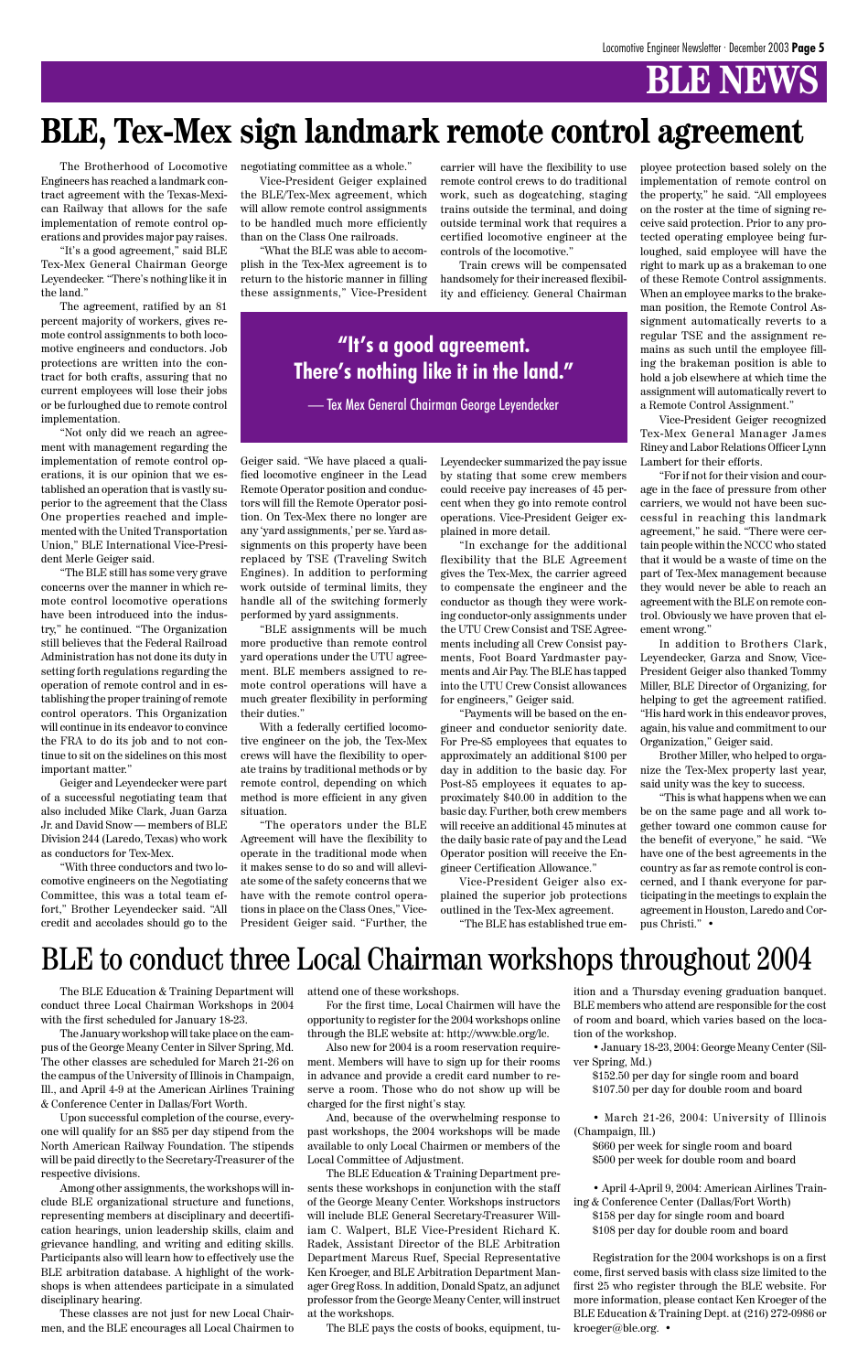The Brotherhood of Locomotive Engineers has reached a tentative contract agreement for locomotive engineers on CN's Grand Trunk Western lines.

If approved, the contract would become effective February 2, 2004. Across the board, engineers would receive average pay increases of approximately \$12 per hour, bringing wages to \$33 per hour.

BLE International President Don Hahs recognized the efforts of International Vice-President Paul Sorrow and GTW General Chairman John Karakian.

Karakian said the BLE has been in negotiations with the carrier for the past year and a half, and said the success was a team effort.

"This was a total team effort of gigantic proportions," Brother Karakian said. "I want to thank President Hahs, Vice-President Sorrow, the entire International Division, all my Local Chairmen and all other members. Every little bit helped."

> The International Brothertional Brotherhood of Locomotive Engineers Rail Operating Employees Council (IBT/IBLE) scored another joint victory as it successfully organized employees at the New York & Atlantic Railway. A majority of workers chose the IBT/IBLE over the United Transportation Union as their designated collective bargaining representative. The National Mediation Board certified the election results on November 20. The New York & Atlantic is the latest in a string of shortline victories for the IBT/ IBLE, which has successfully organized more than 600 new members since last year.

hood of Teamsters/Interna-& Atlantic, the IBT/IBLE has have been successful without In addition to the New York organized six other shortlines since August of 2002, including: the Great Western Railway of Colorado; St. Lawrence & Atlantic Railroad; Utah Railway; the Iowa, Chicago & Eastern Railroad; the Indiana Southern Railroad; and the Texas-Mexican Railway. Brother John Tolman, Assistant to the International President, helped coordinate the New York & Atlantic organizing drive. He thanked Bob Evers, Long Island Rail Road (LIRR) General Chairman; Mickey Quinn, LIRR Vice Chairman; and Gary Lockel, Division 269 Local Committee of Adjustment. Don Carman is the Local Chairman on the New York & Atlantic property.

"This victory would not the diligent and persistent efforts of Local Chairman Don Carman," BLE International President Don M. Hahs said. "I welcome the new members and sincerely appreciate the efforts of everyone involved, particularly Brother Carman." The New York & Atlantic operates 269 route miles and is headquartered in Glendale, N.Y. It operates mainly in New York State, specifically Nassau and Suffolk counties, Brooklyn, and Queens. It connects with the Canadian Pacific Railway, CSX Transportation and Norfolk Southern. Its major commodities include lumber, paper, building materials, plastic, food products and recyclables. •

Karakian recognized all GTW Local Chairmen, specifically Terry Tindol (Division 33, Battle Creek, Mich.); Jerry Tibble (Division 122, Port Huron, Mich.); Vice-General Chairman Marty Tyler (Division 650, Durand, Mich.); Danny Harris (Division 812, Detroit); G.N. Faford (Division 850, Flat Rock, Mich.); and Dave Butler (Division 920, Pontiac, Mich.).

"This contract was the result of a lot of hard work and a lot of not backing down," Karakian said.

The contract provides protections for remote control operations, and stipulates that locomotive engineers must be used if a train is operated by remote control outside of existing switching limits or anywhere within existing switching limits faster than restricted speed. It also provides that if a train is operated outside of existing switching limits by any mode of operations (on board or off board computer, including GPS) then it must be operated by a locomotive engineer.

The agreement also contains a shortline sale/ lease protection clause. In the event that GTW or any of its lines are sold or leased, employees cannot be furloughed. The company is obligated to absorb employees and provide jobs at the nearest terminal.

While the proposed contract does not provide for back wages, the company has agreed to pay the tab for all retroactive health and welfare expenses. As part of the proposed agreement the GTW members will fall under the national health and welfare contract and will begin making monthly health and welfare payments.

The contract also contains an opt-out clause, where the BLE can back out of the agreement by December 1, 2004.

President Hahs applauded Vice-President Sorrow, General Chairman Karakian and everyone else involved for bringing the negotiations to a successful conclusion. •

# **BLE, Grand Trunk reach tentative agreement**

Amtrak, the National Railroad Passenger Corp., is recruiting Locomotive Engineers to work out of the following locations: Lincoln, Neb.; Denver, Colo.; Carbondale, Ill.; and Little Rock, Ark.

Duties include the safe operation of diesel-electric locomotives, complying with train orders, wayside signals, railroad operating rules, special instructions, and federal, state and local regulations to transport passengers and equipment safely and efficiently.

Locomotive Engineers perform equipment and air brake tests as required. Job involves working alone and apart in physical isolation while integrating activities with others. Engineers must make timely and critical decisions under stressful situations to safeguard lives and property.

Candidates must have a current Class I Engineer Certificate and must currently be working as a Locomotive Engineer with one year of service. Any candidate whose driving record indicates a conviction for an alcohol or substance violation, or a refusal to submit to testing in connection with a moving violation within the past 36 months, will be automatically disqualified. Candidates must be able to report to their Crew Base within a 2-hour call.

Resumes may be forwarded to Amtrak Human Resources Department, 525 West Van Buren St., Chicago, IL 60607, faxed to (312) 880-5174, or e-mailed to Kosbourne@amtrak.com

Amtrak is an equal opportunity employer: EOE, M/F, D/V

# **BLE Job Bank** Amtrak

### IBT/IBLE scores another organizing win over UTU

Thousands of Amtrak employees are legally entitled to walk off the job for one day to protest President Bush's lack of support for passenger rail service, a federal judge ruled on December 11.

The unions "have not reached any conclusion on what they will do," said Richard Edelman, an attorney with O'Donnell, Schwartz and Anderson who represents the unions. He said the unions had won a significant victory with the ruling itself. "We are vindicated on the legal issues. We have the right to protest."

However, Amtrak spokesman Cliff Black said Amtrak attorneys had filed a notice of appeal with the U.S. Court of Appeals for the District of Columbia, and would ask the court for an emergency stay if the unions set a date for the walkout.

"We have the hammer, and now it's a question of whether or not we want to swing it," said BLE International President Don Hahs.

The unions arguing for the one-day strike are the Transport Workers Union, BLE, Brotherhood of Maintenance of Way Employes, National Council of Firemen and Oilers (SEIU), and Hotel Employees and Restaurant Employees International Union.

Amtrak chief executive David Gunn had insisted that if the railroad did not receive \$1.8 billion in federal subsidies, critical infrastructure on the line would be in jeopardy and "on any given day something could fail," leading to a nationwide shutdown. A congressional conference committee agreed to give Amtrak an annual subsidy of \$1.22 billion.

Gunn has since said he can live with the lower figure, partly because costs have been cut faster and revenues are rising faster than expected.

*(The Washington Post contributed to this report.)* •

# **Judge approves strike by Amtrak employees**

Read Van de Water was unanimously confirmed on December 9 by the United States Senate to serve as a Member of the National Mediation Board. Ms. Van de Water was nominated by President George W. Bush and will replace Frank Duggan.

Ms. Van de Water served as the Assistant Secretary for Aviation and International Affairs at the U.S. Department of Transportation from 2001- 2003. She previously was the founder of Carson King Consulting, which she managed from 2000-2001. From 1997 to 1999, she was the legislative counsel for international trade and investment with The Business Roundtable and, from 1991 to 1997, she was legislative counsel and director of government affairs for Northwest Airlines. She also was employed on Capitol Hill as an appropriations associate and legislative assistant to Congressman Tom DeLay (Texas) from 1987-1991.

BLE President Don Hahs congratulated Ms. Van de Water on her appointment and said he was looking forward to working together.

A native of Charlotte, N.C., Ms. Van de Water graduated from the University of the South (Sewanee) in 1986. She received a master's degree from The George Washington University and her J.D. from The Georgetown University Law Center. She was sworn in on December 11. •

### Van de Water confirmed at NMB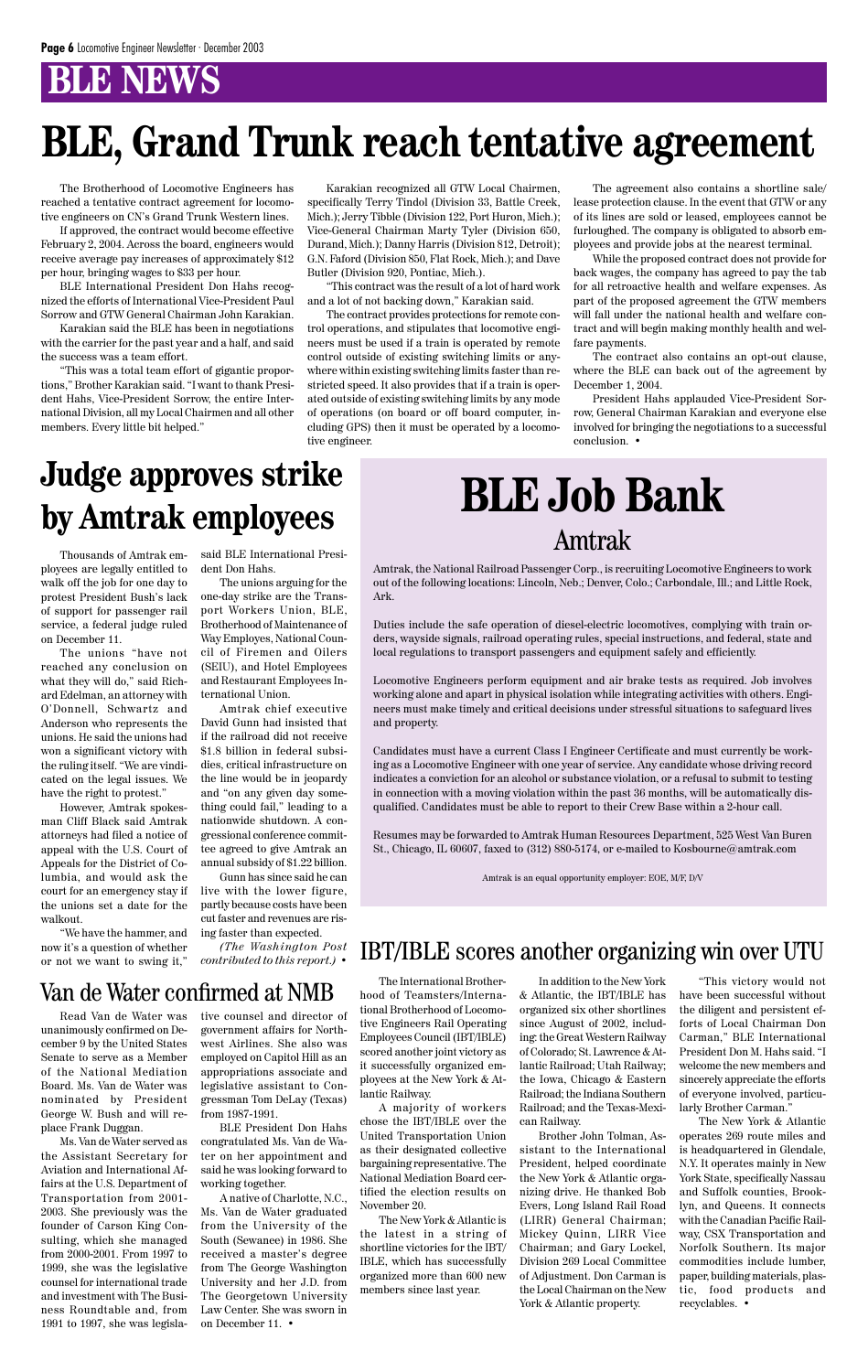Members of the BLE participated in Detroit's LaborFest, a celebration of labor's heritage, on September 13.

The event was organized by the AFL-CIO in lieu of a Labor Day parade and was held at Detroit's Ford Field, the union-built home of the Detroit Lions football team.

"(LaborFest) is a new approach, and exciting new way for working families to celebrate our heritage, show our strength, and protect our future," said Mark Gaffney, president of the Michigan State AFL-CIO.

Representing the BLE at LaborFest 2003 was Michigan State Legislative Chairman Greg Powell, who set up a booth to educate members of the community about the railroads' use of unmanned locomotives.

Brother Powell stumped relentlessly on this issue. After listening to his presentation, more than 1,000 attendees signed a petition favoring regulation of the controversial practice of operating locomotives by remote control. Many were flat out stunned that a locomotive would be operated by anyone other than an engineer in the cab.

"This is a terrific venue for educating the public," Powell said. "We are trying to get comprehensive legislation and regulation enacted by Congress regarding unmanned locomotive operation. Our goal here was to educate the public and bring about this legislation.

"There is obvious public support out there on this issue. In just a few short hours we collected over 1,200 signatures supporting this cause. This is truly a safety issue with the carriers acting in a reckless manner by implementing their measures without a comprehensive training and certification process in place. Every citizen in this state, all states, is entitled to safety when it comes to railroad operations."

Community members who visited the BLE booth also heard a pitch for continued support of Amtrak. Members of TCU volunteered their time and effort to show solidarity in the issues of unmanned locomotive operations and Amtrak support.

"I want to thank everyone who participated and helped at our booth at Laborfest 2003," Powell said." "Brother Dan Cook III (BLE Div. 1) and his fiancé, Adrienne Davis, worked hard to inform LaborFest attendees and gather signatures, as did Brothers Frank Bataglia (BLE Div. 1), Dave Fernald (BLE Div. 2) and his wife Sue, Charlie Allen (BLE Div 19), TCU members Cliff Neumann and Terry Seska. We also had a real strong effort for Operation Lifesaver thanks to Sister Eileen Devine (BLE Div 286). I also want to give a very special



Front, from left: Greg and Kristy Powell. Back, from left: TCU member Cliff Neumann; BLE member Dan Cook III and fiancé Adrienne Davis.

thank you to my wife Kristy who helped not only at LaborFest but also for her untiring support and dedication.

"We look forward to participating in LaborFest 2004 and working on issues to bring about a safe and fair workplace and community."

Many other issues were trumpeted at LaborFest, including the right of workers to organize, health care and Free Trade Agreements that affect workers in North America.

"We're going to take advantage of this great gathering of working families in downtown Detroit to educate and agitate on the issues we care about, including the right to organize," Gaffney said. "Millions of workers in this country want to join unions and bargain for a better standard of living, but they are being denied their fundamental rights by illegal and unfair employer tactics. We intend to put the right to organize at the top of our nation's agenda."

Universal access to quality, affordable health care was also a major theme of LaborFest '03. "It's a disgrace that 41 million people in this country have no health insurance," said Michigan AFL-CIO Secretary Treasurer Tina Abbott. "Many of our members work in the health care field, and we see first hand the human tragedy caused by our nation's health care crisis." •

*(Article submitted by C.H. Allen of BLE Division 19.)*

# **BLE delivers safety message at Detroit's LaborFest**



From left: Michigan Lt. Governor John Cherry visits with Brother Powell at the BLE booth.

BLE and GIA members who are making vacation plans for next year may wish to consider attending one of the Brotherhood's four regional meetings.

Whether its educational opportunities, hearing about the latest issues from International officers, or the pleasure of socializing with fellow railroaders, each 2004 regional

meeting offers something for everyone.

BLE members can participate in hands-on workshops for Local Chairmen, Legislative Representatives and Secretary-Treasurers. GIA members may also attend one of the informative meetings planned with United Healtcare and/or the Railroad Retirement Board. In addition to these educational opportunities, various social events are also planned as part of each regional meeting experience.

Typically, a golf tournament and banquet are part of the festivities. While specific details are not yet finalized, the dates and locations of next year's regional meetings are listed below.

**SMA — June 13-17, 2004**

The 77th annual Southeastern Meeting Association will be held in Greenville, S.C., at the Hyatt Regency Hotel in Greenville Commons. Brother W.R. "Roger" Peace and members of BLE Division 598 in Greenville, S.C., will host the event. Early bird hotel reservations can be made by calling: (800) 233-1234 or (864) 235-

1234. (Be sure to ask for the discounted BLE rate.)

**EUMA — August 8-12, 2004** The 66th annual Eastern Union Meeting Association will be held in Grand Island, N.Y.

Jim and Janet Louis and the members of Division 421 will host the 2004 EUMA at Grand Island's Holiday Day. August 8 is the check in date; August 11 is the annual banquet; and August 12 is check out. Rooms are \$99 per night. For reservations, call (800) Holiday or (800) 465-4329. (Use group code "BLE.") For more details, contact Arrangements Chairman Louis at: louisble@adelphia.net or (716) 695-0789.

**IWC — August 17-22, 2004**

Pat and Barbie Lynch and the members of BLE Division 446 (Gallup, N.M.) will host the 64th annual International Western Convention in Albuquerque, N.M. Reservations for the Hyatt Regency Albuquerque (330 Tijeras NW, Albuquerque, NM 87102) can be made by calling: (505) 842-1234.

#### **SWCM — The week of September 13, 2004**

Local Chairman G.Y. Bailey and the members of BLE Division 62 will host the 69th Annual Southwestern Convention Meeting in The Woodlands, Texas, a suburb of Houston. His wife, Kathie Bailey, will serve as GIA chairperson for the event.

Reservations can be made by calling The Woodlands Waterway Marriott Hotel and Convention Center at: (281) 367-9797. The address: 1601 Lake Robbins Dr., The Woodlands, TX 77380.

Members with questions can contact Brother Bailey on his cell phone or by e-mail at: (281) 250-7629 or gybailey@sbcglobal.net. •

# **Regional meetings set for 2004**

#### the House of Labor.

The victories include the New York & Atlantic Railway; the Great Western Railway of Colorado; St.

Lawrence & Atlantic Railroad; Utah Railway; the Iowa, Chicago & Eastern Railroad; the Indiana Southern Railroad; and the Texas-Mexican Railway.

BLE would be the first railroad union under the new IBT Rail Conference, and others may follow. Other AFL-CIO affiliated rail unions have contacted the IBT regarding possible mergers, and the Brotherhood of Maintenance of Way Employes is currently in merger discussions with the IBT.

It is expected that rail workers will be able to negotiate stronger contracts by presenting a united front under the IBT Rail Conference.

On February 26, 2002, the BLE Advisory Board unanimously approved a motion that allowed the BLE Executive Committee to explore a possible merger with the Teamsters. On September 6, 2002, the BLE and IBT announced the appointment of four joint committees charged with the task of drafting a Merger Agreement for the two organizations, and formal discussions began on October 3. "I thank all members of the joint committees for their diligent work in preparing the merger documents," President Hahs said. "None of this would have been possible without their hard work to create documents that were acceptable to the membership."

#### IBT Merger Continued from Page 1

# BLE, Teamsters merger approved by 81% majority

See IBT Merger, Page 8